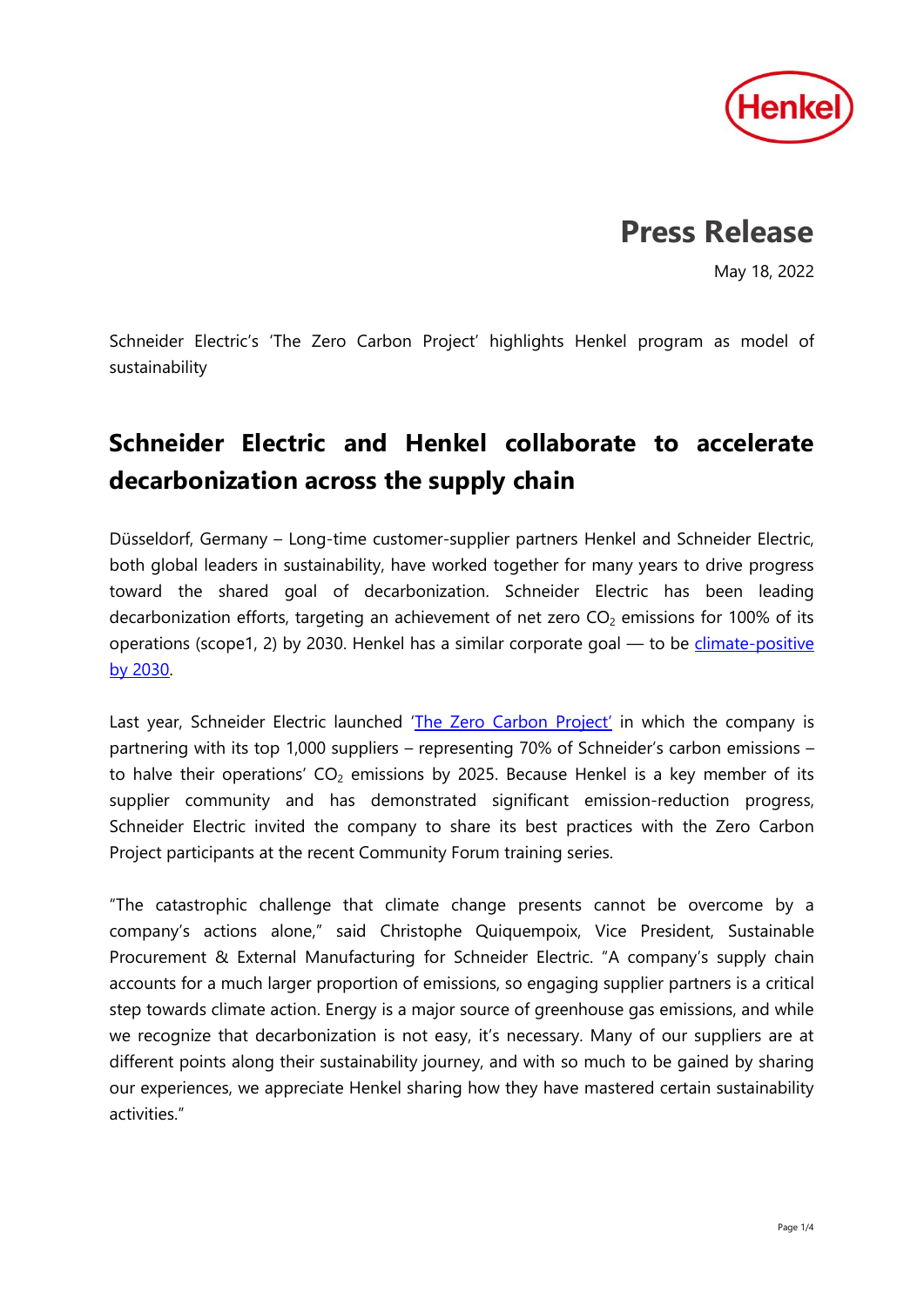As of 2021, Henkel's  $CO<sub>2</sub>$  emissions per ton of product have been reduced by 50% (vs. base year 2010), offering a model of success in sustainability. The company has presented its achievement to other Schneider Electric suppliers, outlining detailed actions that can be implemented as part of Henkel's four pillar approach:

- **Understand the focus area**(s) and their objectives. When it comes to the environmental footprint of its operations, Henkel focuses on  $CO<sub>2</sub>$  emission reduction, waste reduction and lower water consumption. Other long-term targets aimed at advancing Henkel's sustainability transformation are focused on Thriving Communities (Equity, Education and Wellbeing) and Trusted Partners (Performance, Transparency and Collaboration).
- **Determine the baseline** from which progress will be assessed. Henkel helped suppliers understand the starting point assessment by presenting the example of its raw material carbon footprint baseline and analysis of its  $CO<sub>2</sub>$  reduction potential.
- **Set specific targets** within scopes of control. Based on Henkel's 2030 targets, the company illustrated how it has set specific targets in certain areas, such as reduction of greenhouse gas emissions and sourcing of renewable energy.
- **Implement activities** and report progress. As a case-in-point, Henkel showcased the deployment of a digital backbone in Henkel's consumer goods business, which is based on AVEVA technology, resulting in improved energy efficiency and cost savings of €8M annually.

"Decarbonization is a fundamental part of meeting our ambitious sustainability targets," said Ulla Hüppe, Director of Sustainability for Henkel´s Adhesive Technologies business unit. "We are fully committed to the Schneider Electric program, and we're honored to have been asked to share our expertise to help other suppliers get started. Together, we can advance our positive environmental impact."

Overall feedback about the program was exceptionally positive, reveals Quiquempoix, who acknowledges there is still much work to be done. "No single organization has all of the answers," he said. "Learning from each other is vital to driving active partnerships that can lead to impactful carbon footprint reductions. We are grateful for Henkel for its ongoing sustainability collaboration and leadership, and for our participating supplier partners for their engagement in the Zero Carbon Project."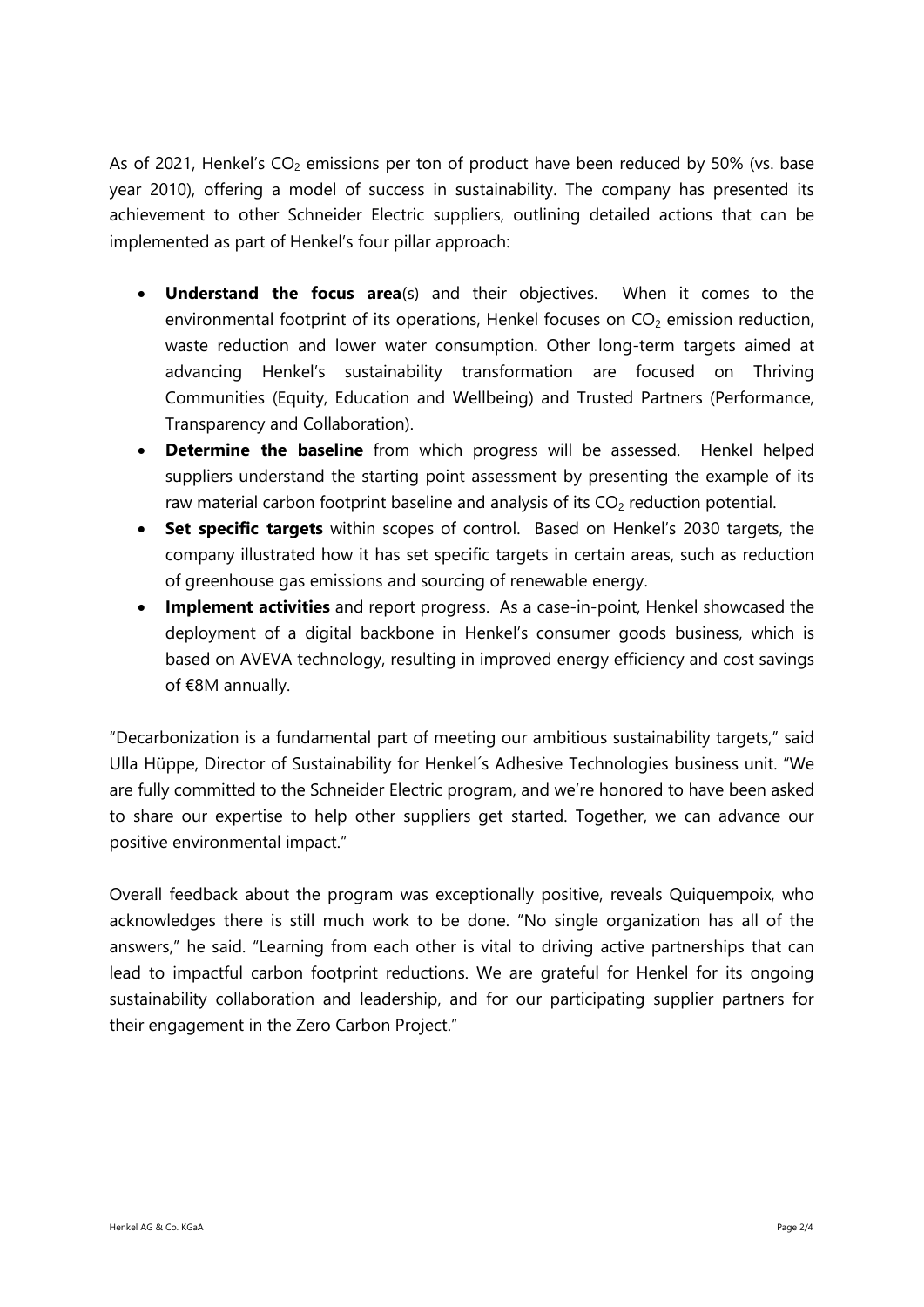For more information about Henkel's and Schneider Electric's sustainability initiatives, visit:

### Henkel:<https://www.henkel.com/sustainability>

Schneider Electric:<https://www.se.com/ww/en/about-us/sustainability/>

#### **About Henkel**

Henkel operates globally with a well-balanced and diversified portfolio. The company holds leading positions with its three business units in both industrial and consumer businesses thanks to strong brands, innovations and technologies. Henkel Adhesive Technologies is the global leader in the adhesives market – across all industry segments worldwide. In its Laundry & Home Care and Beauty Care businesses, Henkel holds leading positions in many markets and categories around the world. Founded in 1876, Henkel looks back on more than 140 years of success. In 2021, Henkel reported sales of more than 20 billion euros. The company employs about 53,000 people globally – a passionate and highly diverse team, united by a strong company culture, a common purpose, and shared values. As a recognized leader in sustainability, Henkel holds top positions in many international indices and rankings. Henkel's preferred shares are listed in the German stock index DAX. For more information, please visi[t www.henkel.com.](file:///C:/Users/fischerl/AppData/Local/Microsoft/Windows/INetCache/Content.Outlook/2MGCYH4Y/www.henkel.com)

#### **About Schneider Electric**

Schneider's purpose is to empower all to make the most of our energy and resources, bridging progress and sustainability for all. We call this Life Is On. Our mission is to be your digital partner for Sustainability and Efficiency.

We drive digital transformation by integrating world-leading process and energy technologies, endpoint to cloud connecting products, controls, software, and services, across the entire lifecycle, enabling integrated company management, for homes, buildings, data centers, infrastructure and industries. We are the most local of global companies. We are advocates of open standards and partnership ecosystems that are passionate about our shared Meaningful Purpose, Inclusive and Empowered values. [www.se.com](http://www.se.com/)

#### **Photo material is available at [www.henkel.com/press](http://www.henkel.com/press)**

| Contact | Bojan Adler            |
|---------|------------------------|
| Phone   | +49 211 797 2721       |
| Email   | bojan.adler@henkel.com |

Henkel AG & Co. KGaA